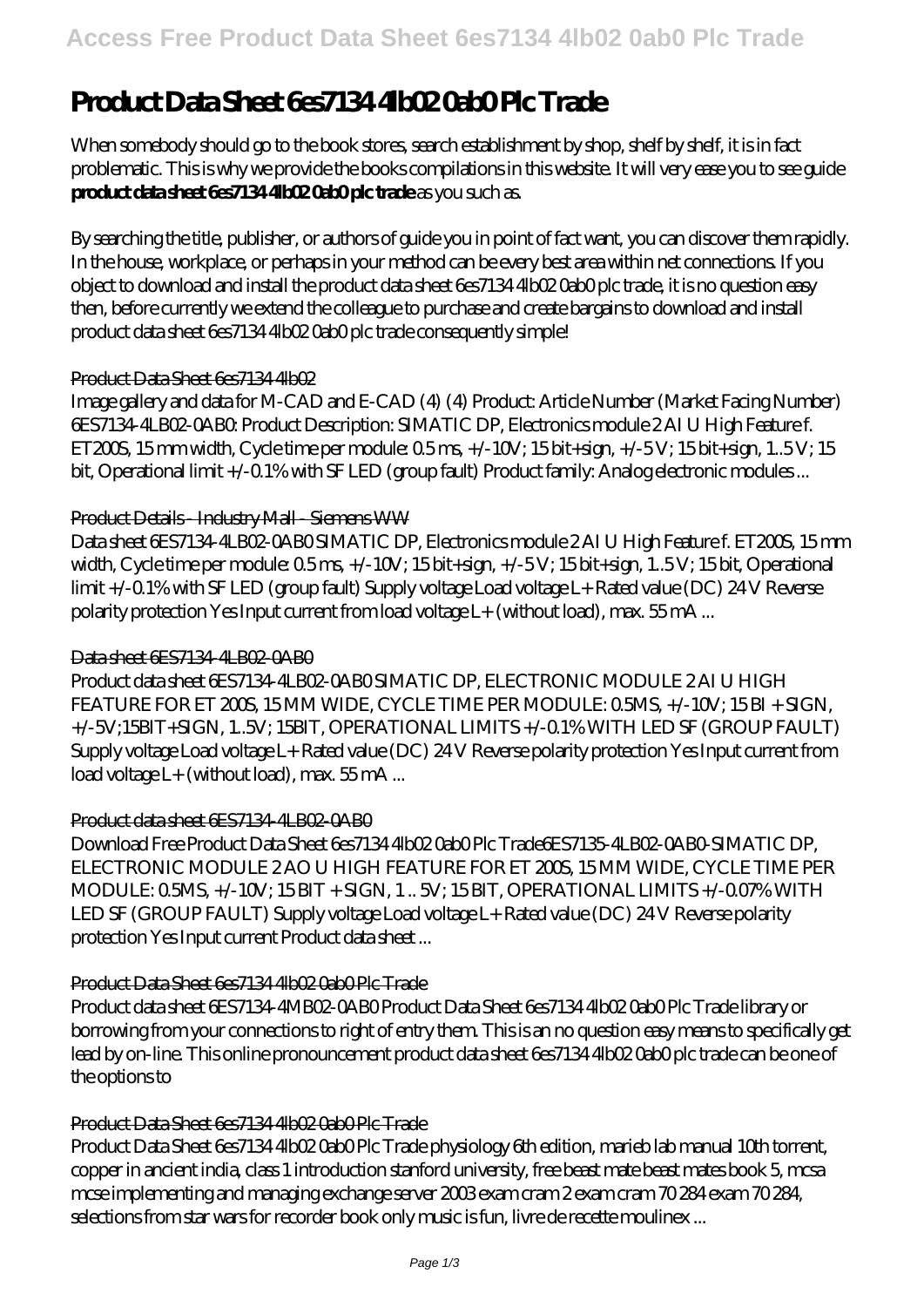## Product Data Sheet 6es7134 4lb02 Oab0 Plc Trade

As this product data sheet 6es7134 4lb02 0ab0 plc trade, many people as well as will need to purchase the baby book sooner. But, sometimes it is fittingly far-off habit to acquire the book, even in other country or city. So, to ease you in finding the books that will sustain you, we encourage you by providing the lists. It is not lonely the list.

## Product Data Sheet 6es7134 4lb02 0ab0 Plc Trade

Product data sheet 6ES7134-4MB02-0AB0 SIMATIC DP, ELECTRONIC MODULE 2 AI I HIGH FEATURE FOR ET 200S, 15 MM WIDE, CYCLE TIME PER MODULE: 0.5MS, +/-20MA; 15 BIT + SIGN, 4 .. 20MA; 15 BIT, OPERATIONAL LIMITS +/-0.1% WITH LED SF (GROUP FAULT) Supply voltage Load voltage L+ Rated value (DC) 24 V Reverse polarity protection Yes Input current from load voltage L+ (without load), max. 48 mA from ...

#### Product data sheet 6ES7134-4MB02-0AB0

Product data sheet 6ES7135-4LB02-0AB0-SIMATIC DP, ELECTRONIC MODULE 2 AO U HIGH FEATURE FOR ET 200S, 15 MM WIDE, CYCLE TIME PER MODULE: 0.5MS, +/-10V; 15 BIT + SIGN, 1 .. 5V; 15 BIT, OPERATIONAL LIMITS +/-0.07% WITH LED SF (GROUP FAULT) Supply voltage Load voltage L+ Rated value (DC) 24 V Reverse polarity protection Yes Input current from load voltage L+ (without load), max. 80mA from...

#### Product data sheet GES7135-4LBO2-0AB0

product data sheet 6es7134 4lb02 0ab0 plc trade can be one of the options to accompany you taking into consideration having other time. It will not waste your Page 2/8. Acces PDF Product Data Sheet 6es7134 4lb02 0ab0 Plc Trade time. acknowledge me, the e-book will extremely circulate you additional matter to read. Just invest tiny time to retrieve this on-line proclamation product data sheet ...

## Product Data Sheet 6es7134 4lb02 0ab0 Plc Trade

Product Data Sheet 6es7134 4lb02 0ab0 Plc Trade Author: i i  $\frac{1}{6}$  1/2 i  $\frac{1}{2}$  1/2 Steffen Beich Subject: i i<sup>1</sup>/2i i<sup>1</sup>/2Product Data Sheet 6es7134 4lb02 0ab0 Plc Trade Keywords: Product Data Sheet 6es7134 4lb02 0ab0 Plc Trade,Download Product Data Sheet 6es7134 4lb02 0ab0 Plc Trade,Free download Product Data Sheet 6es7134 4lb02 0ab0 Plc Trade,Product Data Sheet 6es7134 4lb02 0ab0 Plc Trade PDF Ebooks, Read ...

#### Product Data Sheet 6es7134 4lb02 0ab0 Plc Trade

Data Sheets. View Datasheet ; Manuals / Links. Manuals ; Product note ; FAQ ; Application example ; Certificate ; Accessories; Alternatives; Related; No accessories available for this product. No alternatives available for this product. No related items available for this product. Product . Manufacturer Material ID - 6ES7134-4LB02-0AB0 . Net Weight - 0.05kg . Additional Product Information ...

## Search - Parmley Graham Ltd Online Store

Analog Input Module AI 4xU/I 2-wire ST (6ES7134 -6HD01-0BA1) 4 Equipment Manual, 06/2020, A5E03572832-AF Siemens' products and solutions undergo continuous development to make them more secure. Siemens strongly recommends that product updates are applied as soon as they are available and that the latest product versions are used. Use of product ...

## Analog Input Module AI 4xU A 2-wire ST (GES7134-GHD01-CBA1)

(6ES7134-6GB00-0BA1) Manual 04/2018 A5E36104399-AB Preface Documentation guide 1 Product overview 2 Wiring 3 Parameters/address space 4 Interrupts/diagnostics alarms 5 Technical specifications 6 Parameter data record A Representation of analog values B